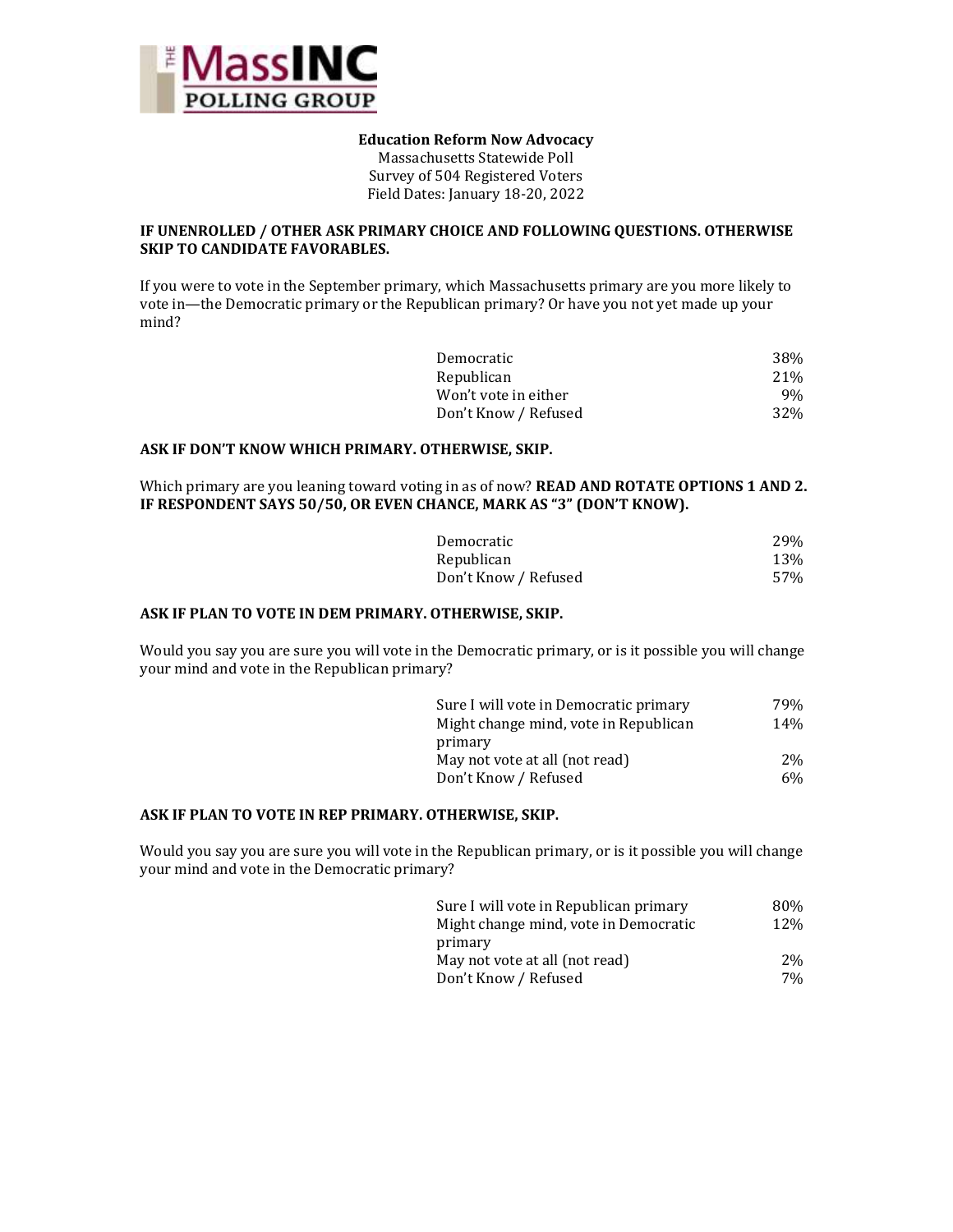I'm going to read you the names of several people or groups who are active in public affairs. After I read each one, please tell me if you have a generally favorable or generally unfavorable view of the person. If you have never heard of the person or if you are undecided, please just say so. **READ FIRST NAME.** How about **READ NEXT NAME?** 

**REPEAT QUESTION TEXT ONLY IF NECESSARY, PROBE IF RESPONDENT SAYS "DON'T KNOW."** Have you heard of **READ NAME** and are undecided about (him/her)? Or **PAUSE** have you never heard of (him/her)?

|           |             | Heard of / | Never    |         |
|-----------|-------------|------------|----------|---------|
| Favorable | Unfavorable | Undecided  | heard of | Refused |
| 46%       | 23%         | 16%        | 14%      | 1%      |
| 44%       | 19%         | 17%        | 20%      | 1%      |
| 5%        | 4%          | 15%        | 76%      | 1%      |
| 20%       | 9%          | 20%        | 51%      | 1%      |
| 60%       | 23%         | 12%        | 3%       | $1\%$   |
| 17%       | 6%          | 20%        | 57%      | 1%      |
| 14%       | 16%         | 18%        | 51%      | 1%      |
| 3%        | 4%          | 19%        | 73%      | 1%      |
|           |             |            |          |         |

*Results for the Democratic primary questions that follow (governor, attorney general, auditor, lieutenant governor) are among likely Democratic primary voters, based on voter registration (Democrats and unenrolleds), self-reported vote likelihood and primary choice, and history of voting in past Democratic primary elections. N=310.*

For the next few questions, assume you decided to vote in the Democratic primary in September.

If the candidates in the Democratic primary for governor were **READ AND ROTATE ORDER**, for whom would you vote?

| <b>Attorney General Maura Healey</b> | 48%             |
|--------------------------------------|-----------------|
| State Senator Sonia Chang-Díaz       | 12%             |
| Danielle Allen                       | 3%              |
| Some other candidate (not read)      | 4%              |
| Would not vote (not read)            | 4%              |
| Don't Know / Refused                 | 30 <sub>%</sub> |

If the candidates in the Democratic primary for governor were **READ AND ROTATE ORDER**, for whom would you vote?

| Attorney General Maura Healey   | 31% |
|---------------------------------|-----|
| State Senator Sonia Chang-Diaz  | 8%  |
| Danielle Allen                  | 2%  |
| Former Boston Mayor Marty Walsh | 32% |
| Some other candidate (not read) | 2%  |
| Would not vote (not read)       | 3%  |
| Don't Know / Refused            | 22% |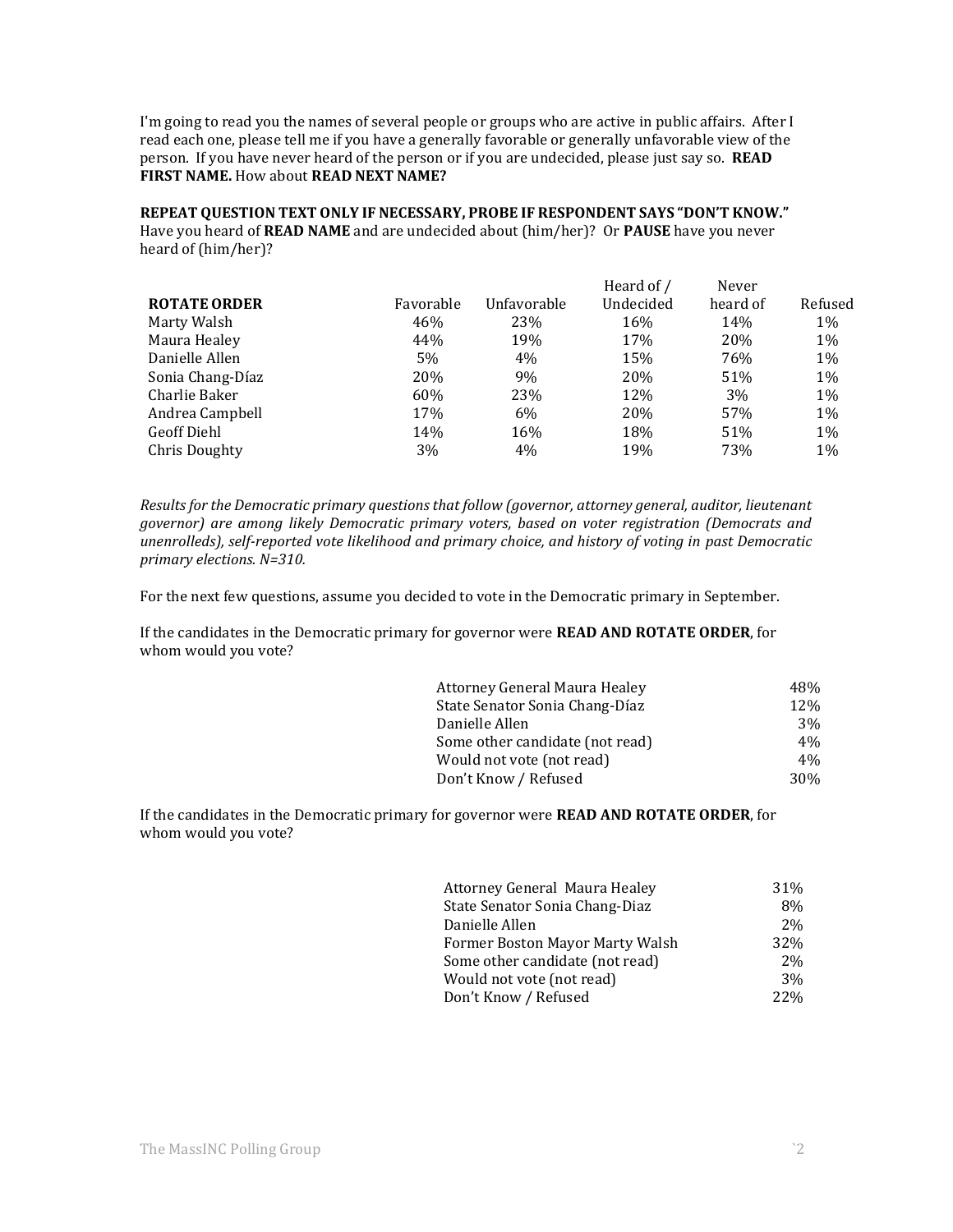If the candidates in the Democratic primary for Attorney General were **READ AND ROTATE ORDER**, for whom would you vote?

| Former Boston City Councilor Andrea | 31%             |
|-------------------------------------|-----------------|
| Campbell                            |                 |
| <b>Quentin Palfrey</b>              | 2%              |
| Shannon Liss-Riordan                | 3%              |
| Some other candidate (not read)     | 2%              |
| Would not vote (not read)           | 7%              |
| Don't Know / Refused                | 54 <sub>%</sub> |

If the candidates in the Democratic primary for State Auditor were **READ AND ROTATE ORDER**, for whom would you vote?

| Former Assistant Secretary of       | 12% |
|-------------------------------------|-----|
| <b>Transportation Chris Dempsey</b> |     |
| State Senator Diana DiZoglio        | 13% |
| Some other candidate (not read)     | 4%  |
| Would not vote (not read)           | 7%  |
| Don't Know / Refused                | 64% |

If the candidates in the Democratic primary for Lieutenant Governor were **READ AND ROTATE ORDER**, for whom would you vote?

| State Representative Tami Gouveia | 5%             |
|-----------------------------------|----------------|
| State Senator Eric Lesser         | 5 <sub>%</sub> |
| State Senator Adam Hinds          | 5%             |
| Salem Mayor Kim Driscoll          | 10%            |
| Some other candidate (not read)   | 4%             |
| Would not vote (not read)         | 6%             |
| Don't Know / Refused              | 64%            |

Do you think the next governor should be **READ AND ROTATE FIRST TWO** or about the same?

| More liberal than Charlie Baker      | 26%        |
|--------------------------------------|------------|
| More conservative than Charlie Baker | <b>23%</b> |
| About the same as Charlie Baker      | 45%        |
| Don't Know / Refused                 | $6\%$      |

If Governor Charlie Baker were to endorse a Democratic candidate running for statewide office, would that make you more likely to support that candidate or less likely to support that candidate?

| More likely to support           | 42% |
|----------------------------------|-----|
| Less likely to support           | 29% |
| No difference <b>DO NOT READ</b> | 18% |
| Don't Know / Refused             | 11% |

When thinking about your vote for statewide offices, whose endorsement would make you more likely to support a candidate, Charlie Baker or Alexandria Ocasio-Cortez?

| Charlie Baker            | 49%  |
|--------------------------|------|
| Alexandria Ocasio-Cortez | 21%  |
| Neither                  | 20\% |
| Don't Know / Refused     | 10%  |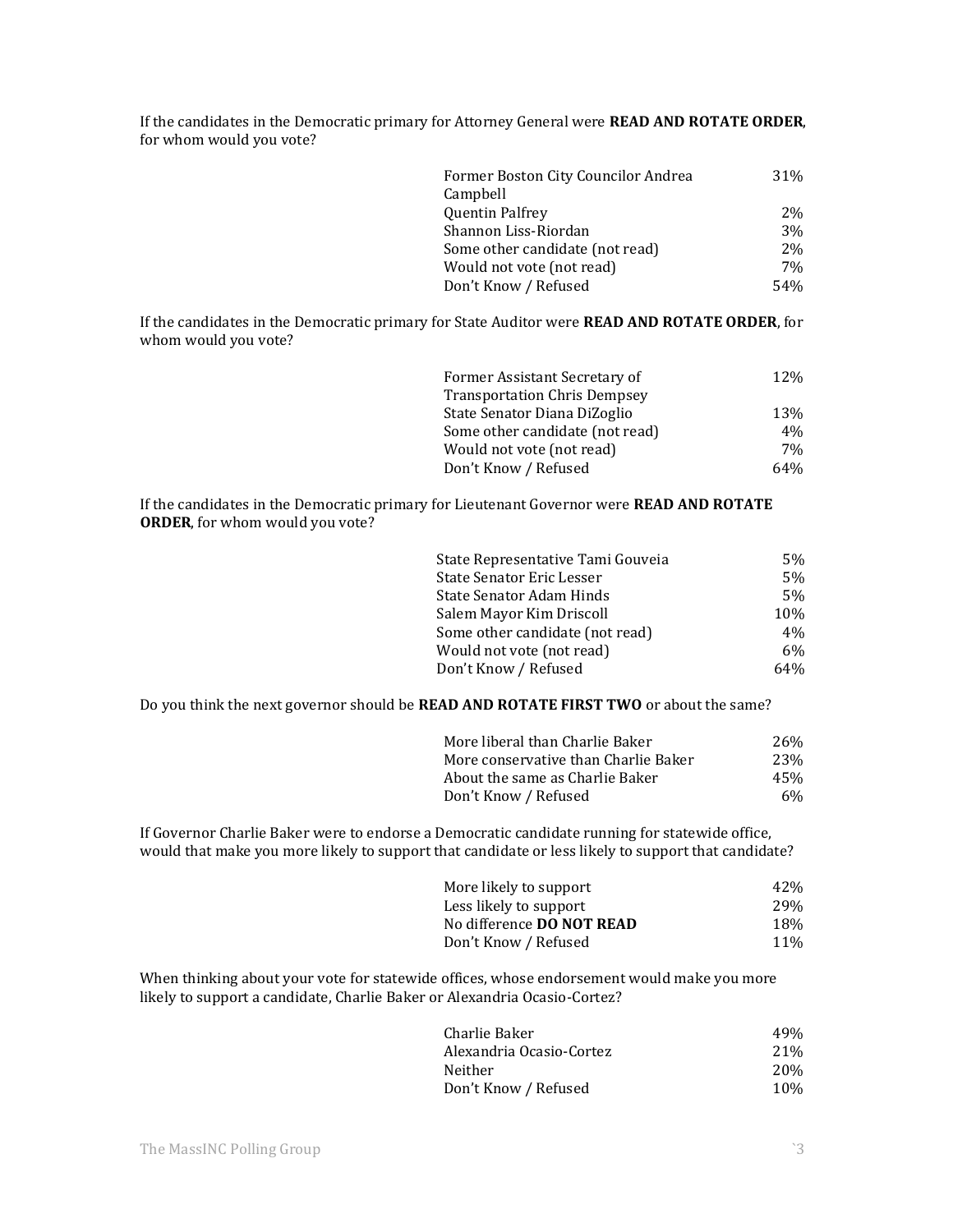Do you support using federal stimulus money to help school districts offer one-on-one or small group tutoring at least three days a week for students who fell behind due to the coronavirus pandemic?

| Strongly support     | 55%   |
|----------------------|-------|
| Somewhat support     | 25%   |
| Somewhat oppose      | $4\%$ |
| Strongly oppose      | 9%    |
| Don't Know / Refused | $6\%$ |
|                      |       |

The Massachusetts legislature is considering changing the law to let local governments pursue rent control policies. Under rent control, local governments set limits on the rents or rent increases for privately owned housing in their city or town. Would you support or oppose allowing local governments to set limits on rent or rent increases for privately owned housing?

| Strongly support     | <b>22%</b>      |
|----------------------|-----------------|
| Somewhat support     | 19%             |
| Somewhat oppose      | 14 <sub>%</sub> |
| Strongly oppose      | 35%             |
| Don't Know / Refused | 10%             |
|                      |                 |

Some high schools in Massachusetts have so-called "early college" programs that help high school students take college courses while still in high school. Credits from these courses help students save time and money in getting 2- or 4-year college degrees. Would you support increased public funding to expand these programs into many more schools?

| Strongly support     | 67% |
|----------------------|-----|
| Somewhat support     | 17% |
| Somewhat oppose      | 5%  |
| Strongly oppose      | 6%  |
| Don't Know / Refused | 5%  |
|                      |     |

National studies have ranked Massachusetts public schools among the most racially segregated in the country. Would you support or oppose state leaders doing more to integrate public schools?

| Strongly support     | 51%   |
|----------------------|-------|
| Somewhat support     | 19%   |
| Somewhat oppose      | $7\%$ |
| Strongly oppose      | 13%   |
| Don't Know / Refused | 10%   |